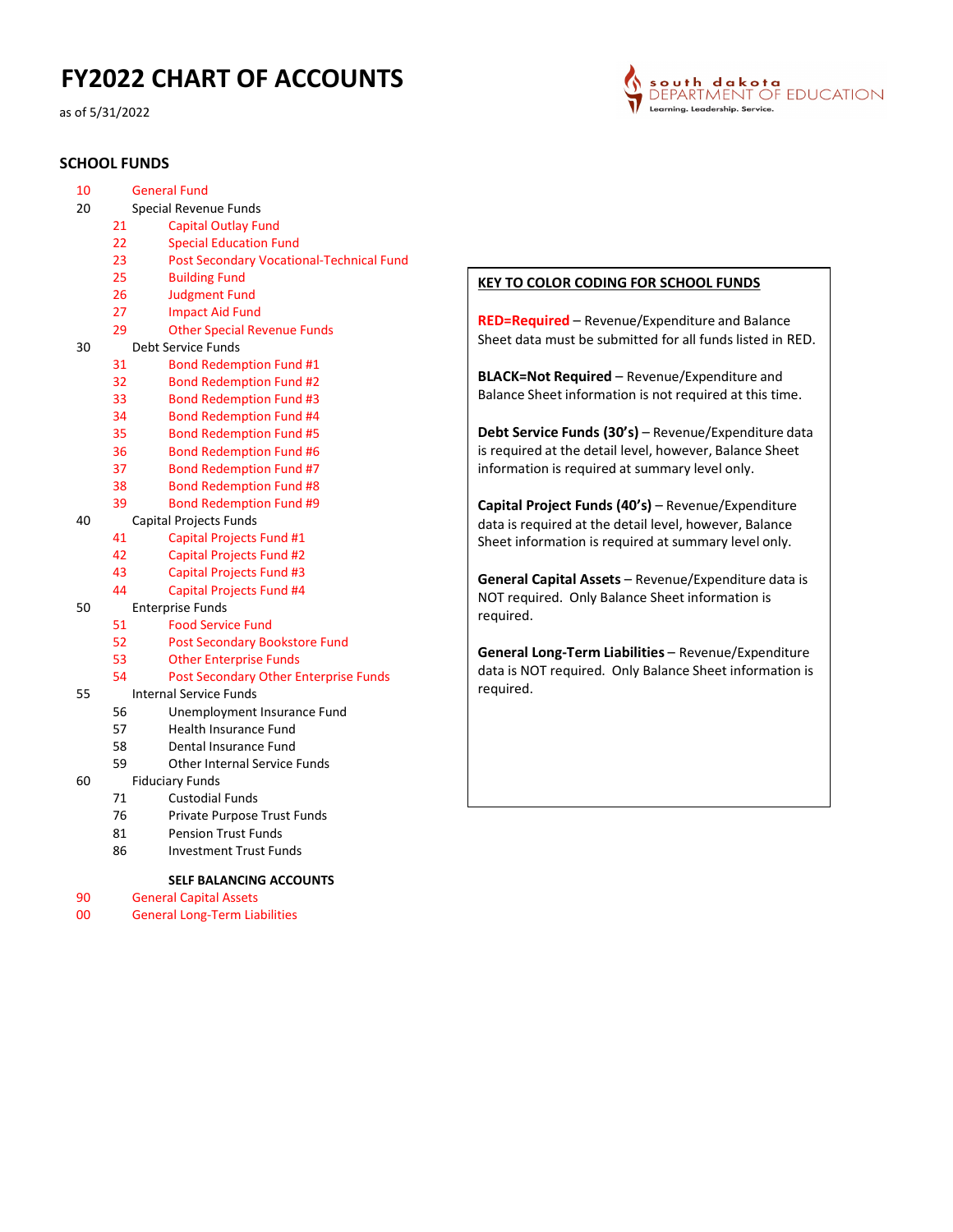#### LISTING OF REVENUE AND OTHER FINANCING SOURCE ACCOUNTS

Major Source - Minor Source - Type - Specific

| 1000 |      | Revenue from Local Sources |  |
|------|------|----------------------------|--|
|      | 1100 | Taxes                      |  |

- Ad Valorem Taxes (Includes Mobile Home Taxes)
- Prior Years' Ad Valorem Taxes
- Tax Deed Revenue
- Utility Tax
- Other Taxes
- Penalties and Interest on Taxes
- Revenue from Local Governmental Units Other Than School Districts
	- Revenue in Lieu of Taxes (HRC SDCL 11-7-73)
- Tuition and Fees
	- Regular Day School Tuition
		- Tuition from Students/Parents/Other
		- Tuition from Other School Districts in State
		- Tuition from Other School Districts Outside the State
		- Non-credit Tuition from Students/Parents/Other
		- Non-credit Tuition from Other School Districts in State
		- Non-credit Tuition From Other School Districts Outside the State
	- Adult Continuing Education Tuition
	- Summer School Tuition
		- Tuition for Credit Classes
		- Tuition for Non-Credit Classes
	- Preschool Tuition
	- Regular Day School Transportation Fees
		- Transportation Fees from Students/Parents/Other
			- Transportation Fees from Other School Districts in State
		- Transportation Fees from Other School Districts Outside the State
	- Summer School Transportation Fees
		- Transportation Fees from Students/Parents/Other
		- Transportation Fees from Other School Districts in State
		- Transportation Fees from Other School Districts Outside the State
	- Other Transportation Fees
- Postsecondary Program Tuition (FUND 23)
	- Agriculture, Food & Natural Resources
	- Architecture & Construction
	- 1418 Arts, A/V Technology & Communications
	- Business, Management & Administration
	- Education & Training
	- Finance
	- Government & Public Administration
	- Health Science
	- Hospitality & Tourism
	- Human Services
	- 1460 Information Technology
	- Law, Public Safety, Corrections & Security
	- Manufacturing
	- Marketing, Sales & Service
	- Science, Technology, Engineering & Math
	- Technical Studies
	- Transportation, Distribution & Logistics
	- Program Prep

#### Earnings on Investments and Deposits

- Investment Earnings
- Food Service
	- 1610 Sales to Students
	- Sales to Adults
	- A la Carte Sales
	- Nutrition Program for the Elderly (NPE) Sales
	- Child Care Sales
	- Other Sales
	- Local Donations
	- Miscellaneous Revenue from Other Sources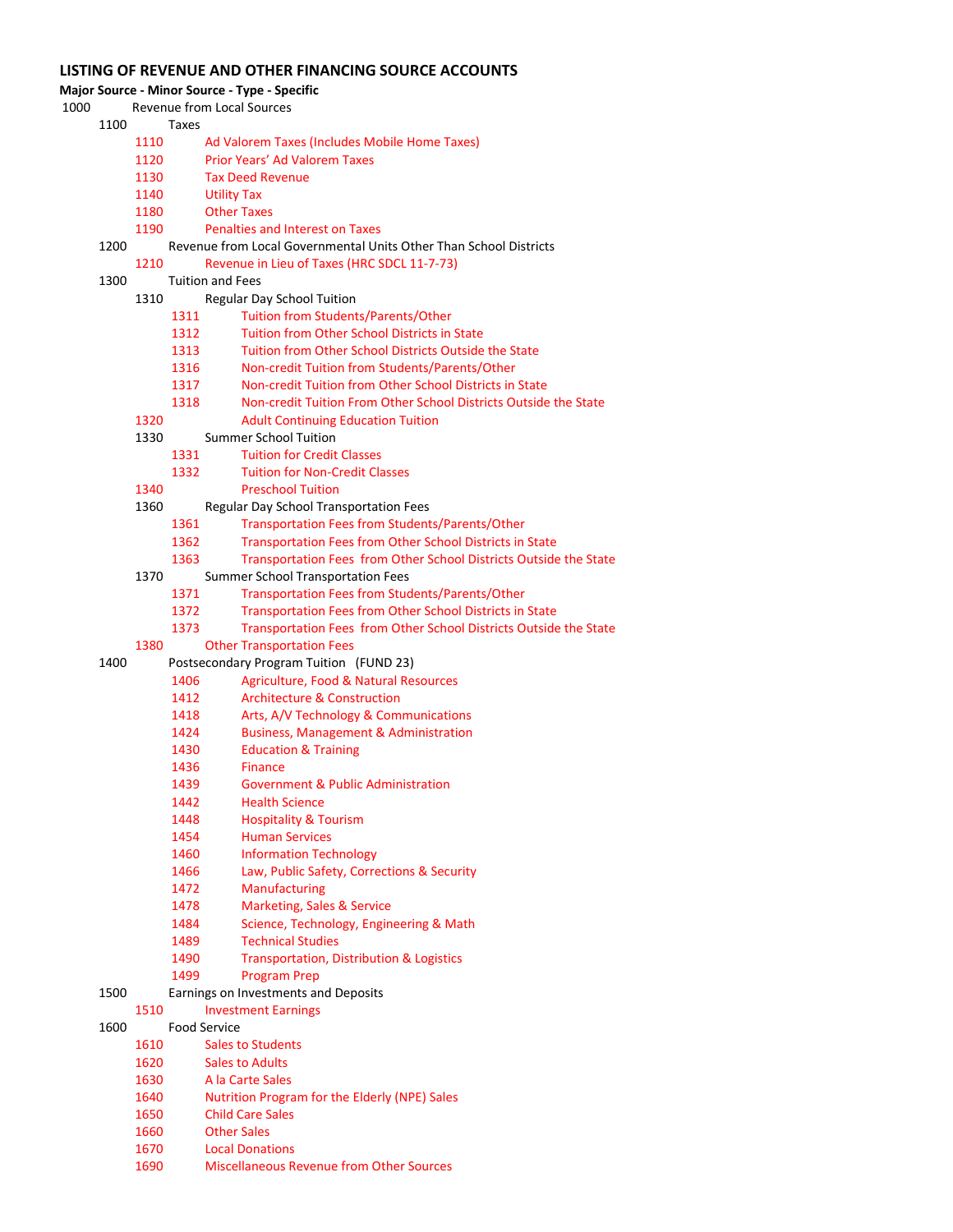|      | 1700 |      | Cocurricular Activities                                                               |
|------|------|------|---------------------------------------------------------------------------------------|
|      |      | 1710 | <b>Admissions</b>                                                                     |
|      |      | 1720 | <b>Bookstore Sales</b>                                                                |
|      |      | 1730 | <b>Student Organization Memberships</b>                                               |
|      |      | 1740 | <b>Rentals, Cocurricular Activities</b>                                               |
|      |      | 1790 | <b>Other Student Activity Income</b>                                                  |
|      | 1800 |      | Post Secondary                                                                        |
|      |      | 1820 | <b>Resales/Services - Occupational Programs</b>                                       |
|      |      | 1830 | <b>Resales/Services - Parts Department</b>                                            |
|      |      | 1840 | <b>State Fees</b>                                                                     |
|      |      |      | 1843<br>State Maintenance & Repair<br>1844<br><b>State Technology</b>                 |
|      |      |      | 1845<br><b>State Program Development</b>                                              |
|      |      | 1850 | <b>Corporate Education Fees</b>                                                       |
|      |      | 1860 | <b>Local Fees</b>                                                                     |
|      | 1900 |      | Other Revenue from Local Sources                                                      |
|      |      | 1910 | <b>Rentals</b>                                                                        |
|      |      | 1920 | <b>Contributions and Donations</b>                                                    |
|      |      | 1930 | Sale and Loss of Capital Assets                                                       |
|      |      |      | 1931<br>Gain on Sale of Capital Assets                                                |
|      |      |      | 1932<br><b>Compensation for Loss of Capital Assets</b>                                |
|      |      | 1940 | Services Provided Other School Districts                                              |
|      |      |      | <b>School Districts in State</b><br>1941                                              |
|      |      |      | 1942<br><b>School Districts Outside the State</b>                                     |
|      |      |      | 1943<br><b>Contracted Educational Services Provided School Districts (SDCL 13-15)</b> |
|      |      | 1950 | Refund of Prior Years' Expenditures                                                   |
|      |      |      | 1960 Judgments                                                                        |
|      |      | 1970 | <b>Charges for Services</b>                                                           |
|      |      |      | 1971<br><b>Insurance Premiums</b>                                                     |
|      |      |      | 1972<br><b>Medicaid Direct Services</b><br>1973                                       |
|      |      |      | <b>Medicaid Administrative Claiming</b><br>1979<br><b>Other Charges for Services</b>  |
|      |      | 1980 | Day Care Services                                                                     |
|      |      |      | 1981<br><b>Day Care Center Services</b>                                               |
|      |      |      | 1982<br><b>Before and After School Programs</b>                                       |
|      |      | 1990 | Other                                                                                 |
| 2000 |      |      | Revenue from Intermediate Sources                                                     |
|      | 2100 |      | <b>County Sources</b>                                                                 |
|      |      | 2110 | <b>County Apportionment</b>                                                           |
|      |      | 2120 | Lease of County-Owned Land                                                            |
|      | 2200 |      | <b>Revenue in Lieu of Taxes</b>                                                       |
|      | 2300 |      | <b>Revenue for Joint Facilities</b>                                                   |
|      | 2400 |      | <b>Municipal Revenue Producing Enterprises</b><br>Other                               |
| 3000 | 2900 |      | <b>Revenue from State Sources</b>                                                     |
|      | 3100 |      | Grants-in-Aid                                                                         |
|      |      | 3110 | Unrestricted Grants-in-Aid                                                            |
|      |      |      | 3111<br><b>State Aid</b>                                                              |
|      |      |      | 3112<br><b>State Apportionment</b>                                                    |
|      |      |      | <b>Renewable Facility Tax</b><br>3113                                                 |
|      |      |      | 3114<br><b>Bank Franchise Tax</b>                                                     |
|      |      |      | 3119<br>Other                                                                         |
|      |      | 3120 | Restricted Grants-in-Aid                                                              |
|      |      |      | 3121<br><b>Exceptional Children</b>                                                   |
|      |      |      | 3125<br><b>Mentor Teacher Program</b>                                                 |
|      |      |      | 3126<br>Youth at Risk Grant (SDCL 13-14-6)                                            |
|      |      |      | Other<br>3129                                                                         |
|      | 3200 |      | Revenue in Lieu of Taxes                                                              |
|      | 3300 | 3210 | <b>Tax Base on Shooting Areas</b><br>Tuition                                          |
|      |      | 3310 | <b>Special Education</b>                                                              |
|      |      | 3320 | Regular                                                                               |
|      | 3400 |      | Revenue in Lieu of Special Education Tuition                                          |
|      |      |      |                                                                                       |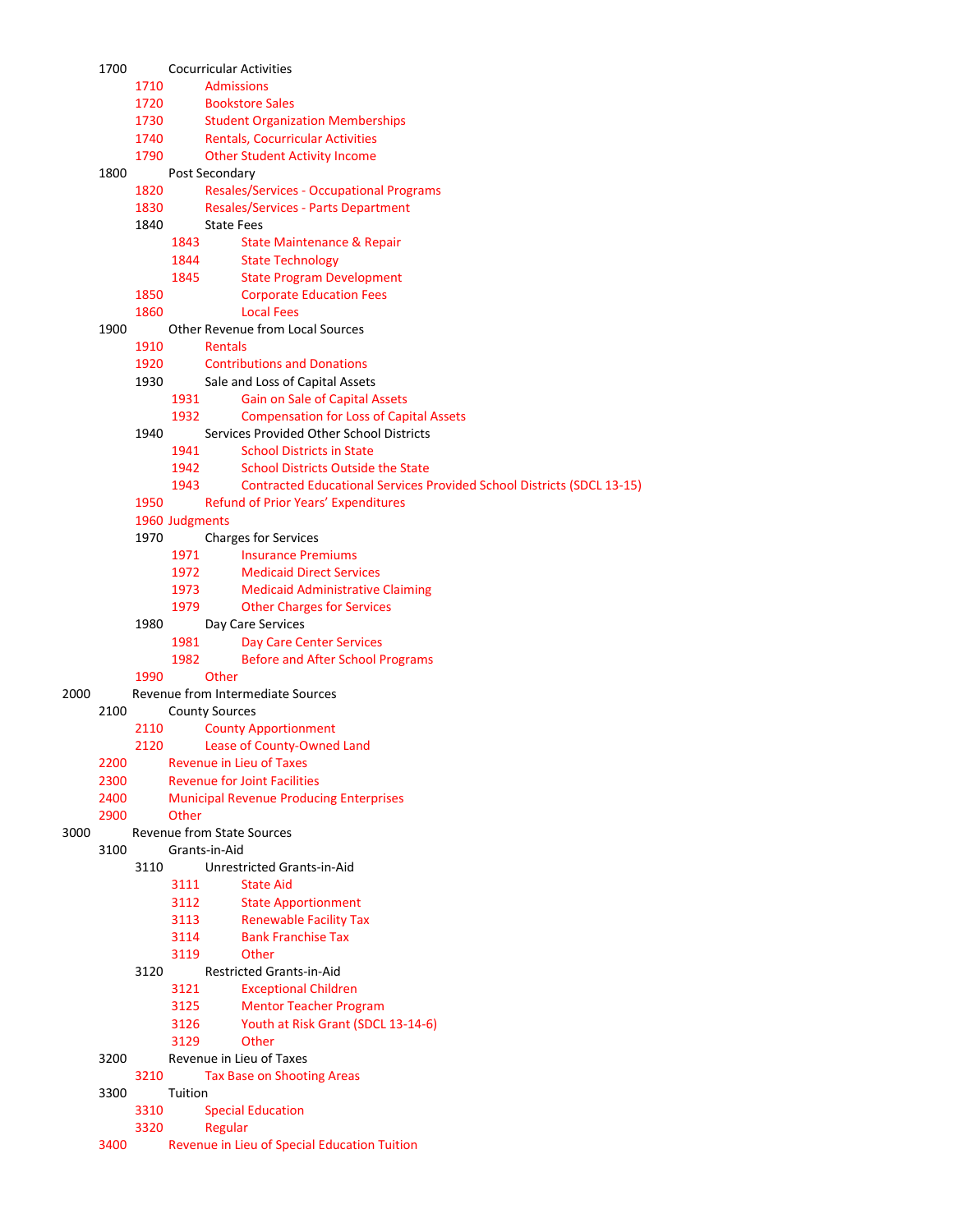Food Service Assistance Cash Reimbursements Other Cash Payments Other State Revenue Revenue from Federal Sources Grants-in-Aid Unrestricted Grants-in-Aid Received Directly from Federal Government School Assistance in Federally Affected Areas—Impact Aid (ALN 84.041) Unrestricted Grants-in-Aid Received from Federal Government through the State National Minerals (ALN 15.227) Taylor Grazing (ALN 15.227) Other Unrestricted Grants from the Federal Government through the State Unrestricted Grants-in-Aid Received from Federal Government through an Intermediate Source National Forest Lands (ALN 10.665) Federal Flood Control Land (ALN 12.106) Bankhead Jones Farm Tenant (ALN 10.901) US Fish & Wildlife Services (Wetlands) (ALN 15.227) Restricted Grants-in-Aid Received from Federal Government through an Intermediate Source Restricted Grants-in-Aid Received Directly from Federal Government Buildings in Federally Affected Areas Indian Education, Title VII (ALN 84.060) Limited English Proficient Grant (LEP) - Title III (ALN 84.365) Other Restricted Grants directly from the Federal Govt Restricted Grants-in-Aid Received from Federal Government through the State Other Restricted Grants from Federal Government through the State Title II Part B, Mathematics and Science Partnerships (ALN 84.366) Title IV, Part A - Student Support & Academic Enrichment Prg (ALN 84.424) Child Care & Development Grant (ALN 93.575) 4158 Improving the Academic Achievement of Disadvantaged Children, Title I - ALL PROGRAMS Teacher and Principal Training and Recruiting, Part A Title II (ALN 84.367) Language Instruction for LEP & Immigrant Students - Title III (ALN 84.365) Perkins - Vocational Education (ALN 84.048) Financial Aids Post-Secondary (Pell, FSEOG, PLUS) Federal Work Study Program (ALN 84.033) K-12 Tech Prep (ALN 84.243A) Adult Basic Education (ALN 84.002) Special Education, IDEA, Part B, Section 611 (ALN 84.027) Workforce Investment Act, Summer Opportunities (ALN 17.255) Special Education, IDEA, Part B, Section 619 Preschool (ALN 84.173) Special Education – Infants & Toddlers (Birth to 3) (ALN 84.181) Elementary & Secondary School Emergency Relief Funds (ESSER II) (ALN 84.425D) Elementary & Secondary School Emergency Relief Funds (ESSER III) (ALN 84.425U) American Rescue Plan-IDEA 611 (ALN 84.027X) American Rescue Plan-IDEA 619 (ALN 84.173X) Governor's Emergency Education Relief Funds (GEER I) (ALN 84.425C) Governor's Emergency Education Relief Funds (GEER II) (ALN 84.425C) Revenue in Lieu of Taxes (PILT) (ALN 15.226) Revenue for/on Behalf of the School District Johnson O'Malley Funds (ALN 15.130) Food Service Assistance Federal Reimbursement (ALN 10.553 and 10.555) Donated Food (ALN 10.550) Other Federal Revenue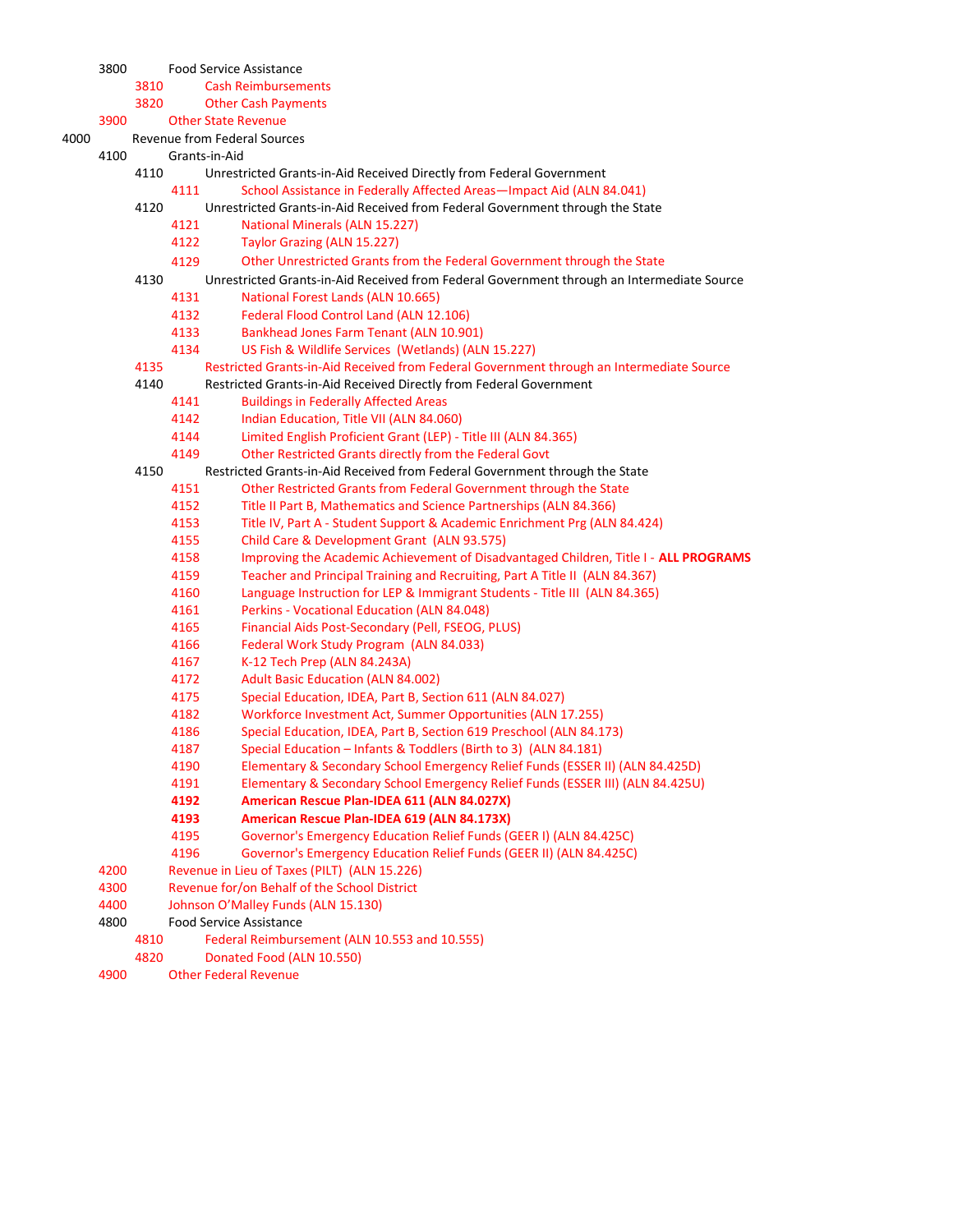## Other Sources

Other Financing Sources

| 5110 |      | <b>Transfers In</b>                                 |
|------|------|-----------------------------------------------------|
| 5120 |      | Proceeds of General Long-Term Debt Issued           |
|      | 5121 | <b>General Obligation Bonds Issued</b>              |
|      | 5122 | <b>Refunding Bonds Issued</b>                       |
|      | 5123 | <b>Premiums on Debt Issued</b>                      |
|      | 5124 | <b>Capital Lease Proceeds</b>                       |
|      | 5125 | <b>Capital Outlay Certificates Issued</b>           |
|      | 5126 | <b>Refunding Capital Outlay Certificates Issued</b> |
|      | 5127 | <b>Note Proceeds</b>                                |
|      | 5129 | <b>Other Debts Issued</b>                           |
| 5130 |      | Sale of Surplus Property (SDCL 6-13-8)              |
| 5140 |      | <b>Compensation for Loss of School Property</b>     |
| 5150 |      | <b>Special Items</b>                                |
| 5160 |      | <b>Extraordinary Items</b>                          |
| 5170 |      | <b>Capital Contributions</b>                        |
| 5180 |      | Other                                               |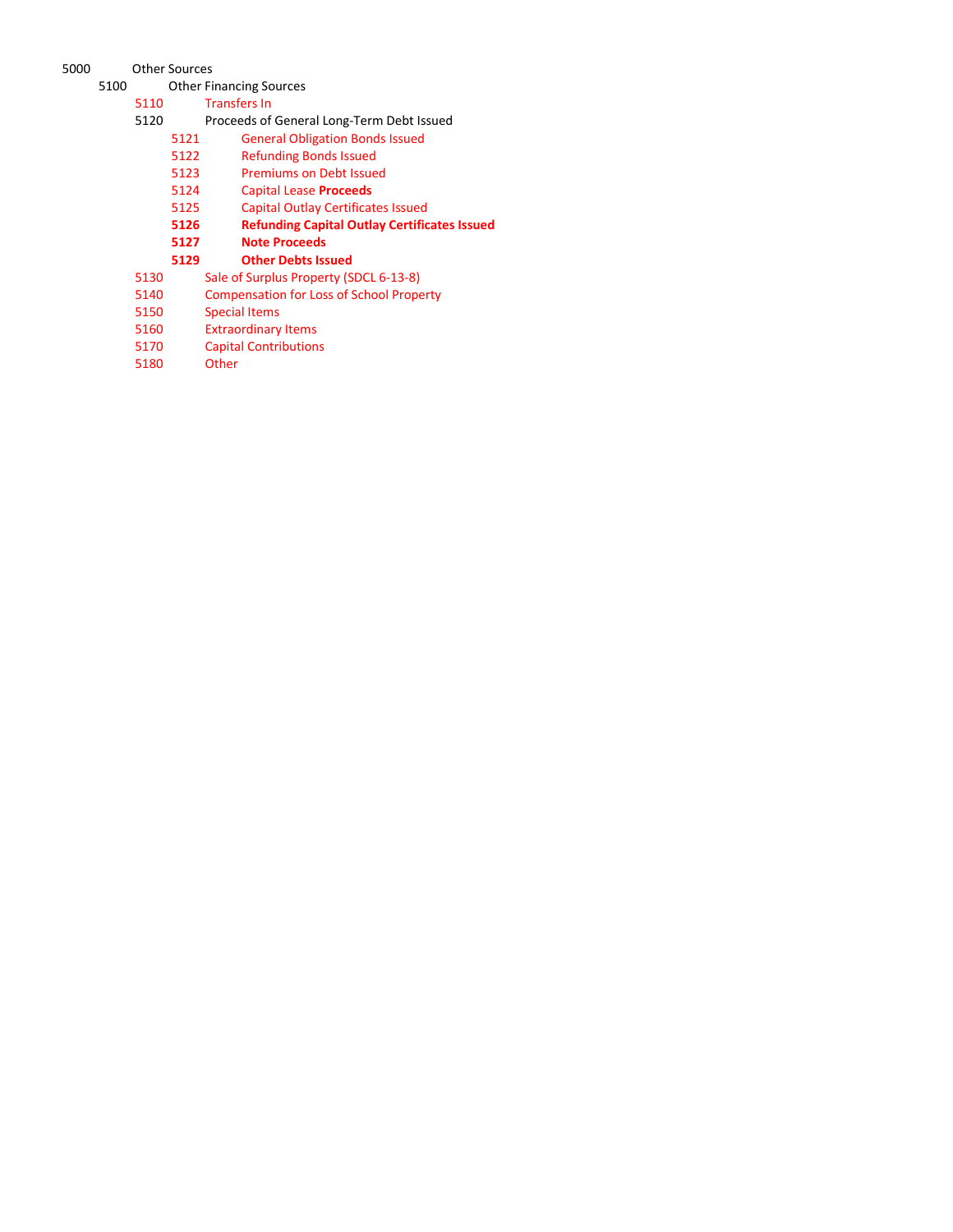## LISTING OF EXPENDITURE FUNCTIONS AND OTHER FINANCING USE ACCOUNTS

### EXPENDITURE FUNCTION--SUBFUNCTION--SERVICE AREA--AREA OF RESPONSIBILITY

| 1000 |      | Instruction |      |                                                                                               |
|------|------|-------------|------|-----------------------------------------------------------------------------------------------|
|      | 1100 |             |      | <b>Regular Programs</b>                                                                       |
|      |      | 1110        |      | <b>Elementary Programs</b>                                                                    |
|      |      |             | 1111 | <b>Regular Elementary Term</b>                                                                |
|      |      |             | 1112 | <b>Summer Elementary Term</b>                                                                 |
|      |      | 1120        |      | Middle/Junior High Programs                                                                   |
|      |      |             | 1121 | Regular Middle/Jr High Term                                                                   |
|      |      |             | 1122 | Summer Middle/Jr High Term                                                                    |
|      |      | 1130        |      | High School Programs                                                                          |
|      |      |             | 1131 | <b>Regular HS Term</b>                                                                        |
|      |      |             | 1132 | <b>Summer HS Term</b>                                                                         |
|      |      | 1140        |      | <b>Preschool Services</b>                                                                     |
|      |      |             | 1141 | <b>Regular Preschool</b>                                                                      |
|      |      |             | 1142 | <b>Title I Preschool</b>                                                                      |
|      |      | 1190        |      | <b>Other Regular Programs</b>                                                                 |
|      | 1200 |             |      | <b>Special Programs</b>                                                                       |
|      |      | 1210        |      | <b>Programs for Gifted and Talented</b>                                                       |
|      |      | 1220        |      | Programs for Special Education                                                                |
|      |      |             | 1221 | Programs for Students with Mild to Moderate Disabilities                                      |
|      |      |             | 1222 | Programs for Students with Severe Disabilities                                                |
|      |      |             | 1223 | <b>Day Programs</b>                                                                           |
|      |      |             | 1224 | <b>Residential Programs</b>                                                                   |
|      |      |             | 1225 | <b>Homebound Programs</b>                                                                     |
|      |      |             | 1226 | Early Childhood Programs (3-5)                                                                |
|      |      |             | 1227 | Prolonged Assistance Programs (0-2)                                                           |
|      |      | 1230        |      | <b>Coordinated Early Intervening Services (CEIS)</b>                                          |
|      |      | 1250        |      | <b>Culturally Different (L.E.P.)</b>                                                          |
|      |      | 1270        |      | Programs for Educationally Deprived (Title I)                                                 |
|      |      |             | 1273 |                                                                                               |
|      |      | 1290        |      | Title I - Helping Disadvantaged Children Meet High Standards<br><b>Other Special Programs</b> |
|      |      |             | 1293 | <b>Contracts--Outside State</b>                                                               |
|      |      |             |      |                                                                                               |
|      |      |             | 1294 | <b>Contracts--Inside State</b>                                                                |
|      |      |             | 1299 | Other (Alternative Schooling)                                                                 |
|      | 1300 |             |      | <b>Adult Continuing Education Programs</b>                                                    |
|      |      | 1390        |      | <b>Other Adult Continuing Education Programs</b><br>(FUND 23)                                 |
|      | 1500 |             |      | Postsecondary Occupational Programs<br>Agriculture, Food & Natural Resources                  |
|      |      |             | 1506 | <b>Architecture &amp; Construction</b>                                                        |
|      |      |             | 1512 |                                                                                               |
|      |      |             | 1518 | Arts, A/V Technology & Communications                                                         |
|      |      |             | 1524 | <b>Business, Management &amp; Administration</b>                                              |
|      |      |             | 1530 | <b>Education &amp; Training</b>                                                               |
|      |      |             | 1536 | <b>Finance</b>                                                                                |
|      |      |             | 1539 | <b>Government &amp; Public Administration</b>                                                 |
|      |      |             | 1542 | <b>Health Science</b>                                                                         |
|      |      |             | 1548 | <b>Hospitality &amp; Tourism</b>                                                              |
|      |      |             | 1554 | <b>Human Services</b>                                                                         |
|      |      |             | 1560 | <b>Information Technology</b>                                                                 |
|      |      |             | 1566 | Law, Public Safety, Corrections & Security                                                    |
|      |      |             | 1572 | Manufacturing                                                                                 |
|      |      |             | 1578 | Marketing, Sales & Service                                                                    |
|      |      |             | 1584 | Science, Technology, Engineering & Math                                                       |
|      |      |             | 1589 | <b>Technical Studies</b>                                                                      |
|      |      |             | 1590 | <b>Transportation, Distribution &amp; Logistics</b>                                           |
|      |      |             | 1599 | <b>Program Preparation</b>                                                                    |
|      | 1800 |             |      | <b>Postsecondary Special Services</b>                                                         |
|      |      | 1810        |      | <b>Disability Accommodations</b>                                                              |
|      |      | 1830        |      | <b>Resource Center</b>                                                                        |
|      |      | 1840        |      | <b>Student Organization</b>                                                                   |
|      |      | 1860        |      | Non-Traditional/Equity                                                                        |
|      |      | 1890        |      | <b>Tech Prep</b>                                                                              |
|      | 1900 |             |      | <b>Corporate Education</b>                                                                    |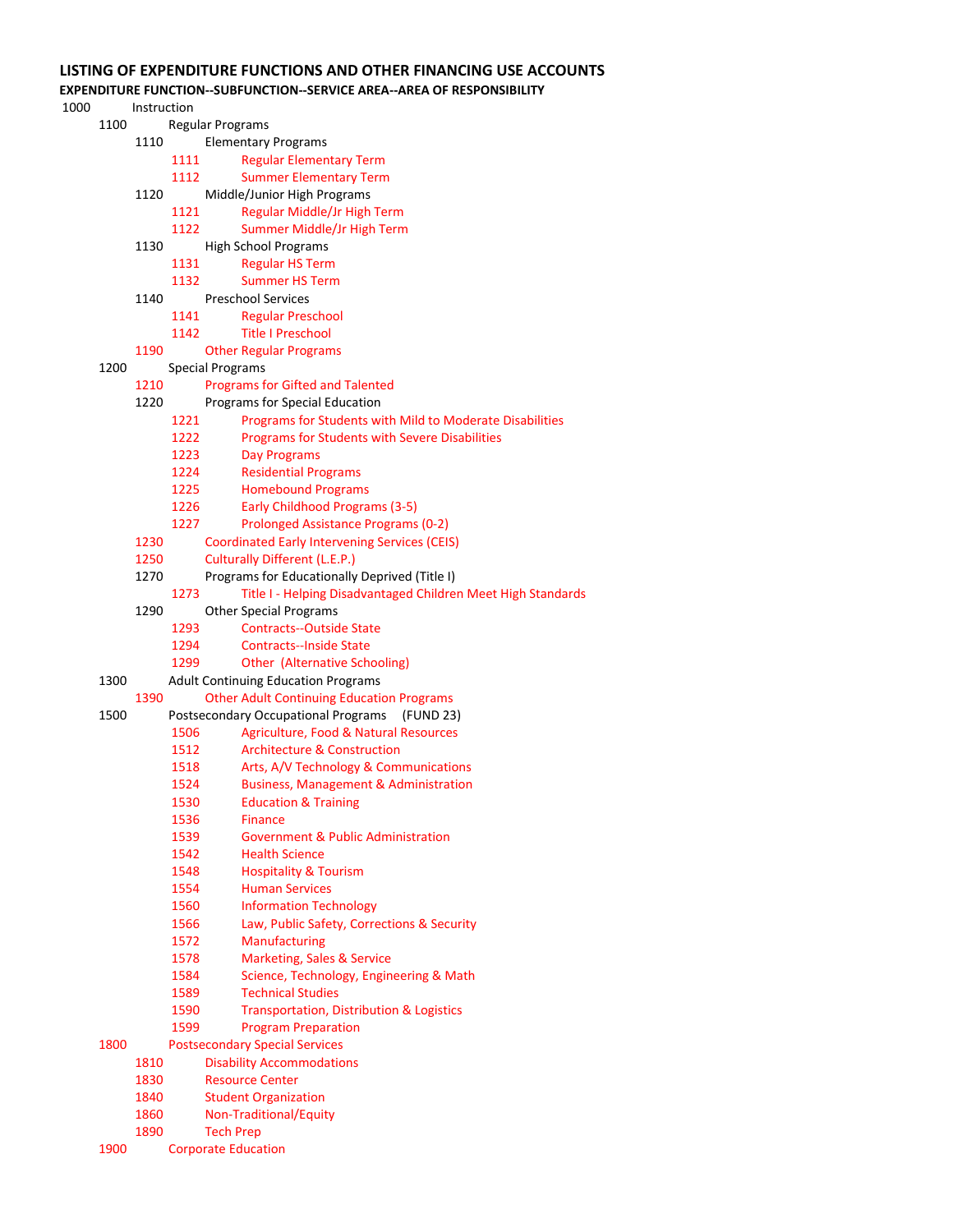| D |      | Support Services |      |                                                            |
|---|------|------------------|------|------------------------------------------------------------|
|   | 2100 |                  |      | <b>Support Services--Students</b>                          |
|   |      | 2110             |      | <b>Attendance and Social Work Services</b>                 |
|   |      |                  | 2111 | <b>Attendance and Social Work Director</b>                 |
|   |      |                  | 2112 | <b>Attendance Service</b>                                  |
|   |      |                  | 2113 | <b>Social Work Services</b>                                |
|   |      |                  | 2114 | <b>Student Accounting Services</b>                         |
|   |      |                  | 2115 | <b>Drug and Alcohol Services</b>                           |
|   |      |                  | 2116 | <b>Title I Attendance and Social Work Services</b>         |
|   |      |                  | 2119 | <b>Other Attendance and Social Work Services</b>           |
|   |      | 2120             |      | <b>Guidance Services</b>                                   |
|   |      |                  | 2121 | <b>Guidance Services Director</b>                          |
|   |      |                  | 2122 | <b>Counseling Services (Guidance Counselors)</b>           |
|   |      |                  | 2123 | <b>Appraisal Services</b>                                  |
|   |      |                  | 2124 | <b>CEIS Evaluation Services</b>                            |
|   |      |                  | 2125 | <b>Records Maintenance Services</b>                        |
|   |      |                  | 2126 | <b>Placement Services</b>                                  |
|   |      |                  | 2127 | <b>Recruitment Services</b>                                |
|   |      |                  | 2128 | <b>Title I Parent Involvement Activities</b>               |
|   |      |                  | 2129 | <b>Other Guidance Services</b>                             |
|   |      | 2130             | 2131 | <b>Health Services</b>                                     |
|   |      |                  | 2132 | <b>Health Services Director</b>                            |
|   |      |                  | 2133 | <b>Medical Services</b><br><b>Dental Services</b>          |
|   |      |                  | 2134 | <b>Nurse Services</b>                                      |
|   |      |                  | 2139 | <b>Other Health Services</b>                               |
|   |      | 2140             |      | <b>Psychological Services</b>                              |
|   |      |                  | 2141 | <b>Psychological Services Director</b>                     |
|   |      |                  | 2142 | <b>Psychological Testing Services</b>                      |
|   |      |                  | 2143 | <b>Psychological Counseling Services</b>                   |
|   |      |                  | 2144 | <b>Psychotherapy Services</b>                              |
|   |      |                  | 2149 | <b>Other Psychological Services</b>                        |
|   |      | 2150             |      | <b>Speech Pathology Services</b>                           |
|   |      |                  | 2151 | <b>Speech Pathology Services Director</b>                  |
|   |      |                  | 2152 | <b>Speech Pathology Services</b>                           |
|   |      |                  | 2159 | <b>Other Speech Pathology Services</b>                     |
|   |      | 2160             |      | <b>Audiology Services</b>                                  |
|   |      |                  | 2161 | <b>Audiology Services Director</b>                         |
|   |      |                  | 2162 | <b>Audiology Services</b>                                  |
|   |      |                  | 2169 | <b>Other Audiology Services</b>                            |
|   |      | 2170             |      | <b>Student Therapy Services</b>                            |
|   |      |                  | 2171 | <b>Physical Therapy</b>                                    |
|   |      |                  | 2172 | <b>Occupational Therapy</b>                                |
|   |      |                  | 2173 | <b>Recreational Therapy</b>                                |
|   |      |                  | 2179 | <b>Other Therapy Services</b>                              |
|   |      | 2180             |      | <b>Orientation and Mobility Services</b>                   |
|   |      |                  | 2181 | <b>Orientation and Mobility Services Director</b>          |
|   |      |                  | 2182 | <b>Orientation and Mobility Services</b>                   |
|   |      |                  | 2189 | <b>Other Orientation and Mobility Services</b>             |
|   | 2200 |                  |      | <b>Support Services--Instructional Staff</b>               |
|   |      | 2210             |      | <b>Improvement of Instruction Services</b>                 |
|   |      |                  | 2211 | <b>Improvement of Instruction Director</b>                 |
|   |      |                  | 2212 | <b>Instruction and Curriculum Development Services</b>     |
|   |      |                  | 2213 | Instructional Staff Training Services (Title II, Workforce |
|   |      |                  | 2214 | <b>Title I Professional Development Services</b>           |
|   |      |                  | 2215 | <b>CEIS Professional Development Services</b>              |

Other Improvement of Instruction Services

Development Grant & Mentor Prg)

# 2000 Support Servic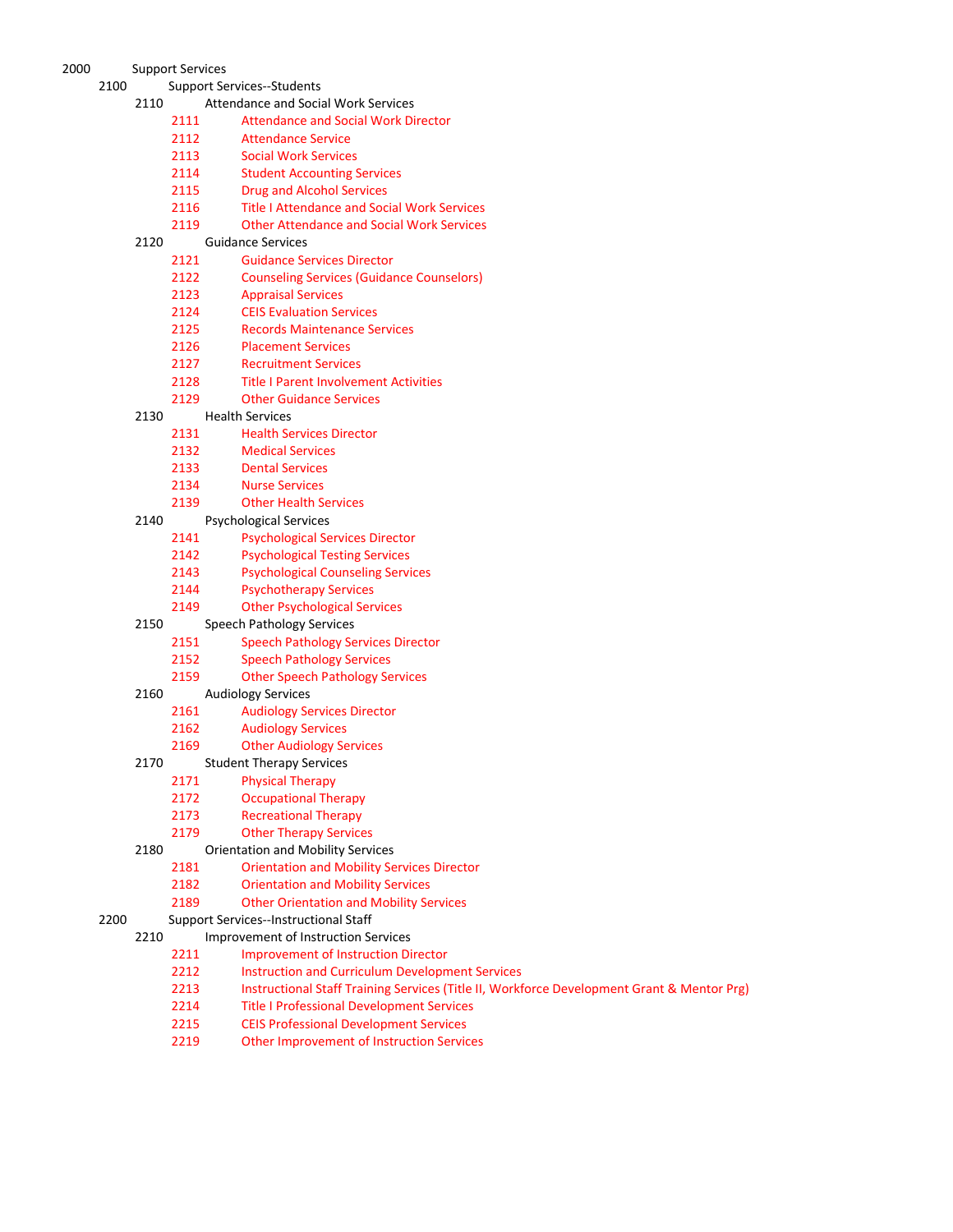|      | 2220 |              | <b>Educational Media Services</b>                                   |
|------|------|--------------|---------------------------------------------------------------------|
|      |      | 2221         | <b>Educational Media Services Director</b>                          |
|      |      | 2222         | <b>School Library Services</b>                                      |
|      |      | 2223         | <b>Audiovisual Services</b>                                         |
|      |      | 2224         | <b>Educational Television Services</b>                              |
|      |      | 2225         | <b>Computer-Assisted Instruction Services</b>                       |
|      |      | 2226         | <b>RDT Facilities and Support Staff</b>                             |
|      |      | 2227         | Technology in School (Support staff for technology maintenance)     |
|      |      | 2229         | <b>Other Educational Media Services</b>                             |
| 2300 |      |              | <b>Support Services--General Administration</b>                     |
|      | 2310 |              | <b>Board of Education Services</b>                                  |
|      |      | 2311         | <b>Board of Education Services</b>                                  |
|      |      | 2312         | <b>Board Secretary Services</b>                                     |
|      |      | 2314         | <b>Election Services</b>                                            |
|      |      | 2315         | <b>Legal Services</b>                                               |
|      |      | 2316         | <b>Tax Assessment and Collection Services</b>                       |
|      |      | 2317         | <b>Audit Services</b>                                               |
|      |      | 2319         | <b>Other Board of Education Services</b>                            |
|      | 2320 |              | <b>Executive Administration Services</b>                            |
|      |      | 2321         |                                                                     |
|      |      |              | Office of the Superintendent Services                               |
|      |      | 2322         | <b>Community Relations Services</b>                                 |
|      |      | 2323<br>2324 | <b>Staff Relations and Negotiations Services</b>                    |
|      |      |              | <b>State and Federal Relations Services</b>                         |
|      |      | 2329         | <b>Other Executive Administration Services</b>                      |
| 2400 |      |              | Support Services--School Administration                             |
|      | 2410 |              | <b>Office of the Principal Services</b>                             |
|      | 2420 |              | <b>Vocational School - Director's Office</b>                        |
|      | 2430 |              | <b>Financial Aids Administration</b>                                |
|      | 2440 |              | <b>Title I Program Administration</b>                               |
|      | 2490 |              | <b>Other Support Services--School Administration</b>                |
| 2500 |      |              | <b>Support Services--Business</b>                                   |
|      | 2520 |              | <b>Fiscal Services</b>                                              |
|      |      | 2521         | <b>Fiscal Director</b>                                              |
|      |      | 2522         | <b>Budgeting Services</b>                                           |
|      |      | 2523         | <b>Receiving and Disbursing Funds Services</b>                      |
|      |      | 2524         | <b>Payroll Services</b>                                             |
|      |      | 2525         | <b>Financial Accounting Services</b>                                |
|      |      | 2526         | <b>Internal Auditing Services</b>                                   |
|      |      | 2527         | <b>Property Accounting Services</b>                                 |
|      |      | 2529         | <b>Other Fiscal Services</b>                                        |
|      | 2530 |              | Facilities Acquisition and Construction Services                    |
|      |      | 2531         | <b>Facilities Acquisition and Construction Director</b>             |
|      |      | 2532         | <b>Land Acquisition and Development Services</b>                    |
|      |      | 2533         | <b>Architecture and Engineering Services</b>                        |
|      |      | 2534         | <b>Educational Specifications Development Services</b>              |
|      |      | 2535         | <b>Building Acquisition, Construction and Improvements Services</b> |
|      |      | 2539         | <b>Other Facilities Acquisition and Construction Services</b>       |
|      | 2540 |              | Operation and Maintenance of Plant Services                         |
|      |      | 2541         | <b>Operation and Maintenance of Plant Director</b>                  |
|      |      | 2542         | <b>Care and Upkeep of Buildings Services</b>                        |
|      |      | 2543         | Care and Upkeep of Grounds Services                                 |
|      |      | 2544         | Care and Upkeep of Equipment Services                               |
|      |      | 2545         | Vehicle Servicing and Maintenance Services (Other than Buses)       |
|      |      | 2546         | <b>Security Services</b>                                            |
|      |      | 2547         | <b>Land and Building Rental</b>                                     |
|      |      | 2548         | Title I Operation & Maintenance of Plant                            |
|      |      | 2549         | <b>Other Operation and Maintenance of Plant Services</b>            |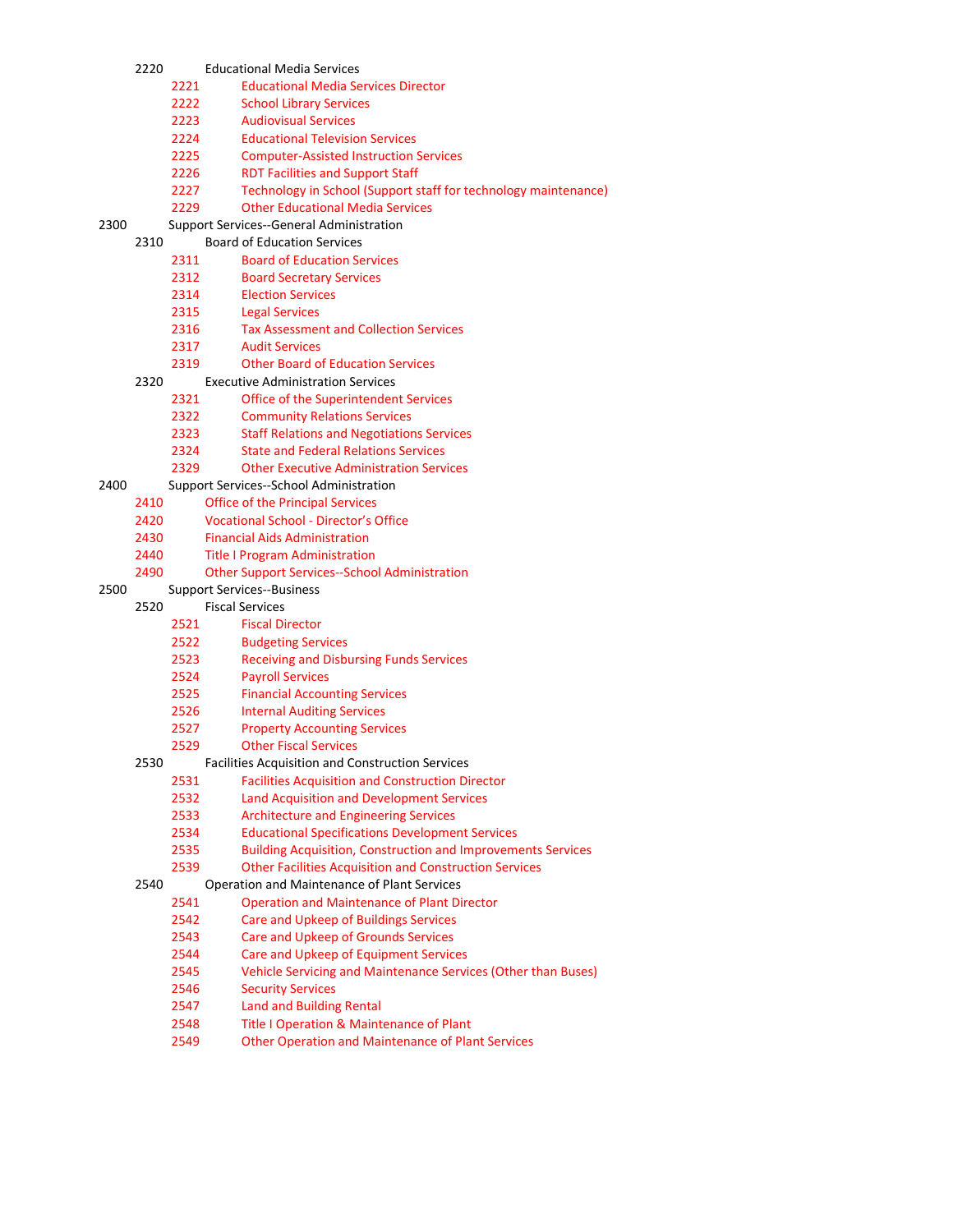|      | 2550 |      | <b>Student Transportation Services</b>                        |
|------|------|------|---------------------------------------------------------------|
|      |      | 2551 | <b>Student Transportation Director</b>                        |
|      |      | 2552 | <b>Vehicle Operation Services</b>                             |
|      |      | 2553 | <b>Monitoring Services</b>                                    |
|      |      | 2554 | <b>Vehicle Servicing and Maintenance Services</b>             |
|      |      | 2555 | Contracted Services (includes mileage reimbursements)         |
|      |      | 2556 | <b>Title I Student Transportation Services</b>                |
|      |      | 2559 | <b>Other Pupil Transportation Services</b>                    |
|      | 2560 |      | <b>Food Services</b>                                          |
|      |      | 2561 | <b>Food Services Director</b>                                 |
|      |      | 2562 | <b>Food Preparation and Dispensing Services</b>               |
|      |      | 2563 | <b>Food Delivery Services</b>                                 |
|      |      | 2569 | <b>Other Food Services</b>                                    |
|      | 2570 |      | <b>Internal Services</b>                                      |
|      |      | 2571 | <b>Internal Services Director</b>                             |
|      |      | 2572 | <b>Purchasing Services</b>                                    |
|      |      | 2573 | <b>Warehousing and Distributing Services</b>                  |
|      |      | 2574 | <b>Printing, Publishing and Duplicating Services</b>          |
|      |      | 2579 | <b>Other Internal Services</b>                                |
|      | 2580 |      | <b>Bookstore Services</b>                                     |
|      |      | 2581 | <b>Bookstore Director</b>                                     |
|      |      | 2582 | <b>Purchasing Services</b>                                    |
|      |      | 2583 | <b>Warehousing Services</b>                                   |
|      |      | 2584 | <b>Selling Services</b>                                       |
|      |      | 2589 | <b>Other Bookstore Services</b>                               |
|      | 2590 |      | <b>Other Support Services-Business</b>                        |
| 2600 |      |      | <b>Support Services--Central</b>                              |
|      | 2610 |      | <b>Direction of Central Support Services</b>                  |
|      | 2620 |      | Planning, Research, Development and Evaluation Services       |
|      |      | 2621 | Planning, Research, Development and Evaluation Director       |
|      |      | 2622 | <b>Development Services</b>                                   |
|      |      | 2623 | <b>Evaluation Services</b>                                    |
|      |      | 2624 | <b>Planning Services</b>                                      |
|      |      | 2625 | <b>Research Services</b>                                      |
|      |      | 2626 | <b>Title I Program Evaluation Services</b>                    |
|      |      | 2629 | Other Planning, Research, Development and Evaluation Services |
|      | 2630 |      | <b>Information Services</b>                                   |
|      |      | 2631 | <b>Information Services Director</b>                          |
|      |      | 2632 | <b>Internal Information Services</b>                          |
|      |      | 2633 | <b>Public Information Services</b>                            |
|      |      | 2634 | <b>Management Information Services</b>                        |
|      |      | 2639 | <b>Other Information Services</b>                             |
|      | 2640 |      | <b>Staff Services</b>                                         |
|      |      | 2641 | <b>Staff Services Director</b>                                |
|      |      | 2642 | <b>Recruitment and Placement Services</b>                     |
|      |      | 2643 | <b>Staff Accounting Services</b>                              |
|      |      | 2644 | In-Service Training Services (For Non-Instructional Staff)    |
|      |      | 2645 | <b>Health Services</b>                                        |
|      |      | 2649 | <b>Other Staff Services</b>                                   |
|      | 2650 |      | <b>Statistical Services</b>                                   |
|      |      | 2651 | <b>Statistical Services Director</b>                          |
|      |      | 2652 | <b>Statistical Analysis Services</b>                          |
|      |      | 2653 | <b>Statistical Reporting Services</b>                         |
|      |      | 2659 | <b>Other Statistical Services</b>                             |
|      | 2660 |      | <b>Data Processing Services</b>                               |
|      |      | 2661 |                                                               |
|      |      | 2662 | <b>Data Processing Services Director</b>                      |
|      |      | 2663 | <b>Systems Analysis Services</b>                              |
|      |      |      | <b>Programming Services</b>                                   |
|      |      | 2664 | <b>Operations Services</b>                                    |
|      |      | 2669 | <b>Other Data Processing Services</b>                         |
|      | 2690 |      | <b>Other Support Services--Central</b>                        |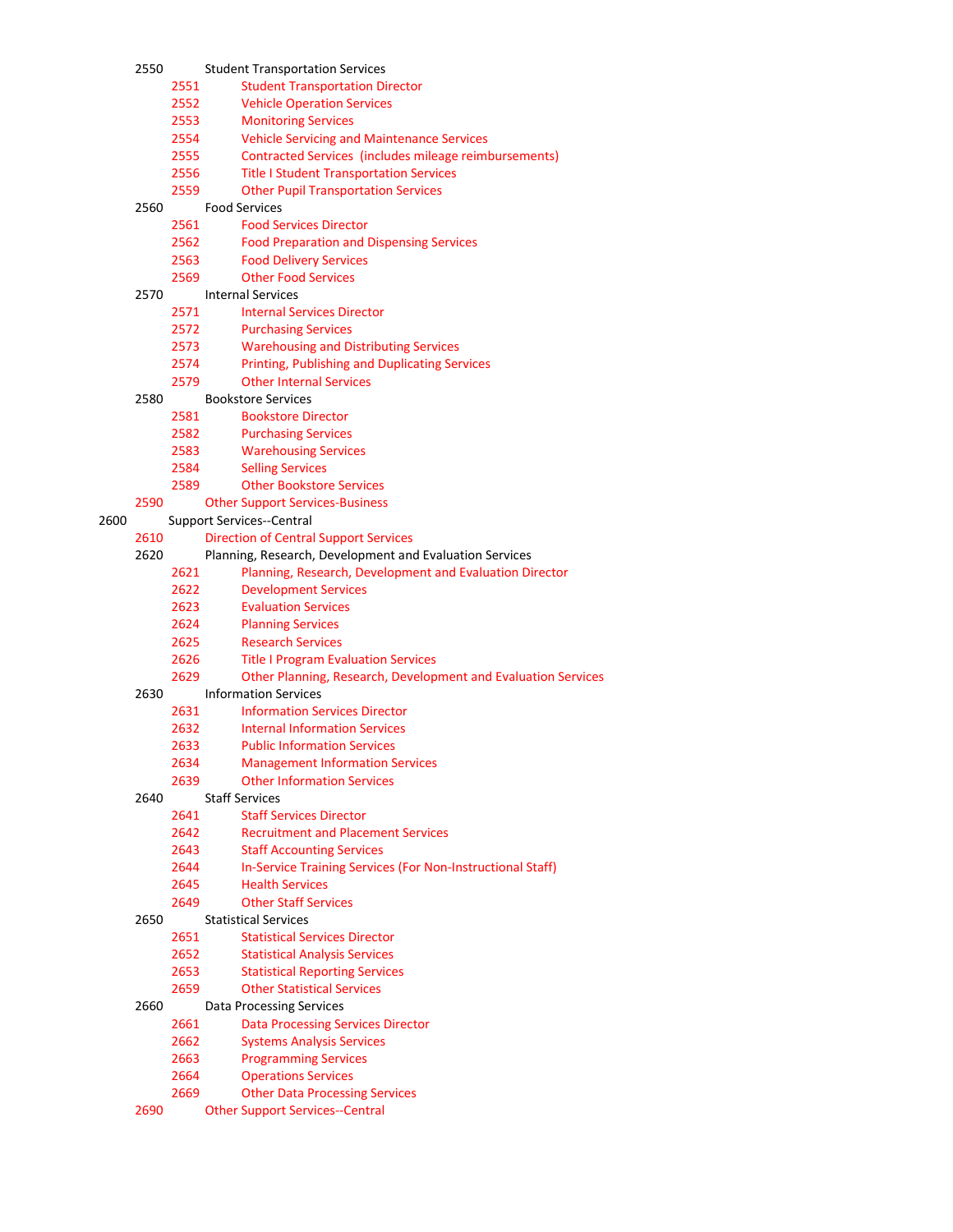| 2700 |      |      | <b>Support Services--Special Education</b>                               |
|------|------|------|--------------------------------------------------------------------------|
|      | 2710 |      | <b>Special Education Administrative Costs</b>                            |
|      | 2730 |      | <b>Special Education Transportation Costs</b>                            |
|      |      | 2731 | Deaf-Blind                                                               |
|      |      | 2732 | <b>Emotionally Disturbed</b>                                             |
|      |      | 2733 | <b>Cognitive Disability</b>                                              |
|      |      | 2734 | <b>Hearing Loss</b>                                                      |
|      |      | 2735 | <b>Specific Learning Disabled</b>                                        |
|      |      | 2736 | <b>Multiple Disabilities</b>                                             |
|      |      | 2737 | <b>Orthopedic Impairments</b>                                            |
|      |      | 2738 | <b>Vision Loss</b>                                                       |
|      |      | 2739 | <b>Deafness</b>                                                          |
|      |      | 2740 | Speech/Language Impairments                                              |
|      |      | 2741 | <b>Other Health Impaired</b>                                             |
|      |      | 2742 | Autism                                                                   |
|      |      | 2743 | <b>Traumatic Brain Injury</b>                                            |
|      |      | 2744 | Preschool (age 3-5)                                                      |
|      |      | 2745 |                                                                          |
|      | 2750 |      | Early Intervention (age 0-2)                                             |
|      |      |      | Other Special Education Costs (includes residential costs)<br>Deaf-Blind |
|      |      | 2751 |                                                                          |
|      |      | 2752 | <b>Emotionally Disturbed</b>                                             |
|      |      | 2753 | <b>Cognitive Disability</b>                                              |
|      |      | 2754 | <b>Hearing Loss</b>                                                      |
|      |      | 2755 | <b>Specific Learning Disabled</b>                                        |
|      |      | 2756 | <b>Multiple Disabilities</b>                                             |
|      |      | 2757 | <b>Orthopedic Impairments</b>                                            |
|      |      | 2758 | <b>Vision Loss</b>                                                       |
|      |      | 2759 | <b>Deafness</b>                                                          |
|      |      | 2760 | Speech/Language Impairments                                              |
|      |      | 2761 | <b>Other Health Impaired</b>                                             |
|      |      | 2762 | Autism                                                                   |
|      |      | 2763 | <b>Traumatic Brain Injury</b>                                            |
|      |      | 2764 | Preschool (age 3-5)                                                      |
|      |      | 2765 | Early Intervention (age 0-2)                                             |
| 2800 |      |      | <b>Resale Services</b>                                                   |
|      | 2810 |      | Postsecondary Resales/Service                                            |
|      |      | 2811 | R/S - Agriculture                                                        |
|      |      | 2812 | R/S - Business and Office                                                |
|      |      | 2813 | R/S - Marketing and Distribution                                         |
|      |      | 2814 | R/S - Personal Services                                                  |
|      |      | 2815 | R/S - Health Careers                                                     |
|      |      | 2816 | R/S - Food Occupations                                                   |
|      |      | 2817 | R/S - Construction Trades                                                |
|      |      | 2818 | R/S - Electrical and Electronic Technology                               |
|      |      | 2819 | R/S - Mechanical Technology                                              |
|      | 2820 |      | R/S - Precision Production                                               |
|      |      | 2821 | R/S - Engineering and Related Technology                                 |
|      |      | 2822 | R/S - Protective Services                                                |
|      |      | 2823 | $R/S$ - Law                                                              |
|      |      | 2824 | <b>Resales/Services - Parts Department</b>                               |
|      |      | 2825 | <b>Resales/Services - Other</b>                                          |
| 2900 |      |      | <b>Other Support Services</b>                                            |
|      |      |      | <b>Community Services</b>                                                |
| 3100 |      |      | <b>Community Services Director</b>                                       |
| 3200 |      |      | <b>Community Recreation Services</b>                                     |
| 3300 |      |      | <b>Civic Services</b>                                                    |
| 3400 |      |      | <b>Public Library Services</b>                                           |
| 3500 |      |      | <b>Custody and Care of Children Services</b>                             |
| 3600 |      |      | <b>Welfare Activities Services</b>                                       |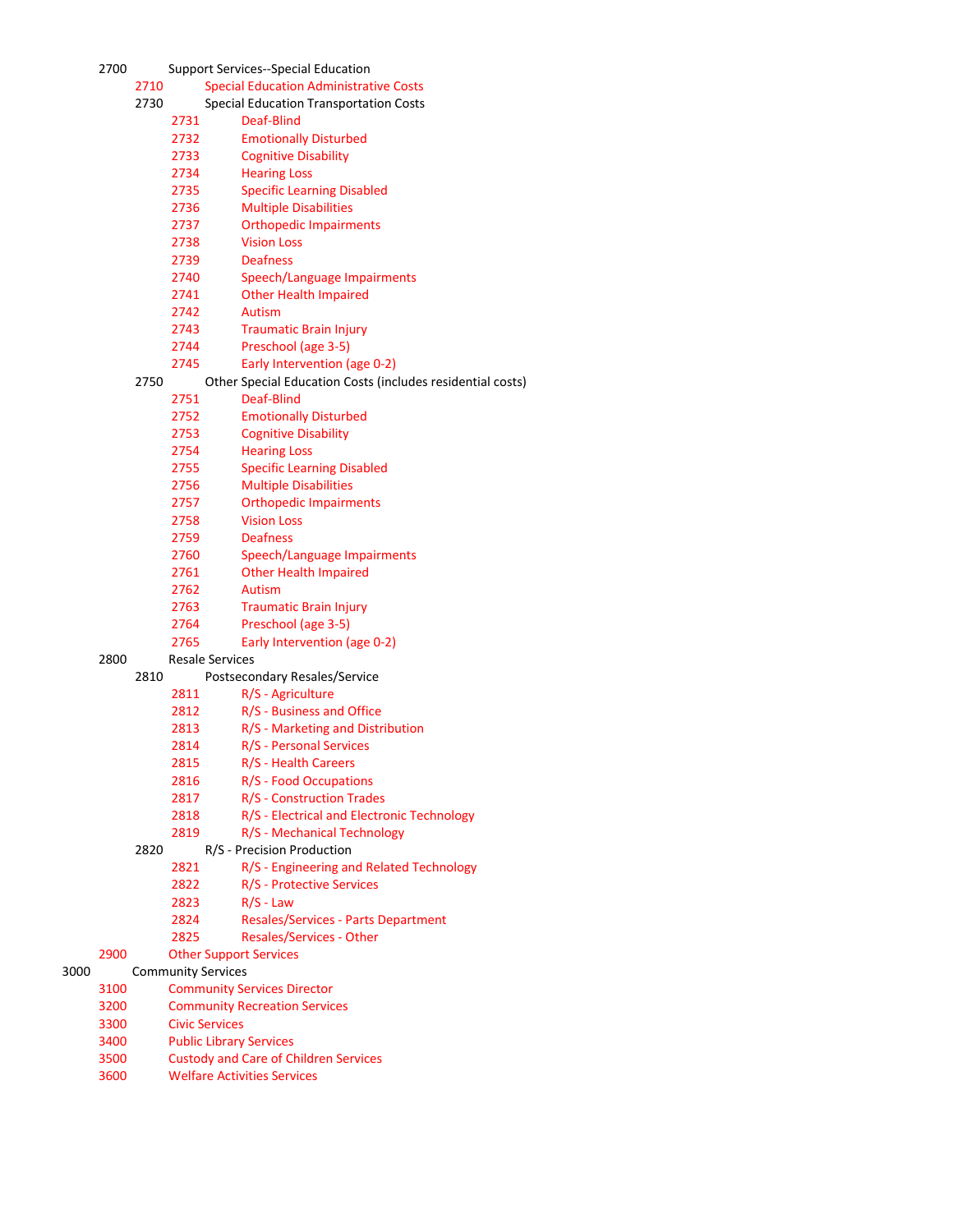| Nonpublic School Instruction Services<br><b>Title I Nonpublic Instructional Services</b> |
|------------------------------------------------------------------------------------------|
|                                                                                          |
|                                                                                          |
| <b>Other Nonpublic School Instructional Services</b>                                     |
| Nonpublic School Support Services                                                        |
| <b>Title I Nonpublic School Support Services</b>                                         |
| <b>Other Nonpublic School Support Services</b>                                           |
| <b>Other Nonpublic School Services</b>                                                   |
|                                                                                          |
|                                                                                          |
|                                                                                          |
|                                                                                          |
| Payments to State-Unemployment                                                           |
|                                                                                          |
|                                                                                          |
|                                                                                          |
|                                                                                          |
|                                                                                          |
| Self Insurance Administrative Costs                                                      |
|                                                                                          |
|                                                                                          |
| Debt Services (Includes Lease Purchase Pmts)                                             |
|                                                                                          |
|                                                                                          |
|                                                                                          |
|                                                                                          |
|                                                                                          |
|                                                                                          |
|                                                                                          |
|                                                                                          |
|                                                                                          |
|                                                                                          |
| Payment to Refunded Debt Escrow Agent                                                    |
|                                                                                          |
|                                                                                          |
|                                                                                          |
|                                                                                          |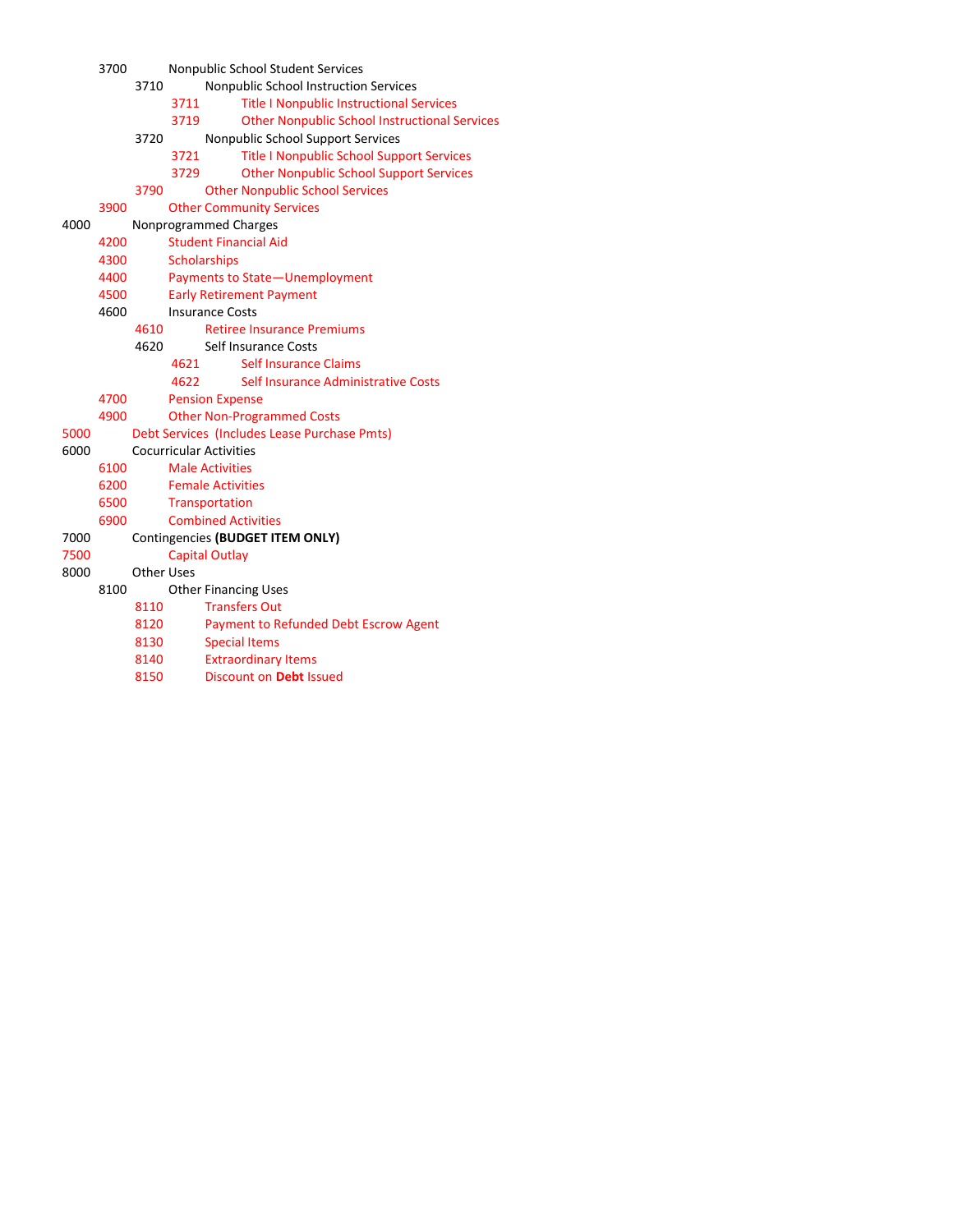## LISTING OF EXPENDITURE OBJECTS

#### EXPENDITURE OBJECTS—SUBOBJECTS--DETAIL

- Salaries
	- Regular Salaries
		- Certified Staff
		- Instructional Aide/Paraprofessional
		- Administrative
		- Classified Staff
		- Other Compensation
	- Temporary Salaries
	- Overtime Salaries
	- Compensated Absence Salaries
	- Early Retirement Payment
	- Other Salaries
- Employee Benefits
	- Social Security
	- 220 Employees' Retirement System<br>230 Group Health, Life, Vision or De
	- Group Health, Life, Vision or Dental Insurance
	- Worker's Compensation Insurance
	- Unemployment Insurance
	- Disability Insurance
	- Annuities
	- Other Employee Benefits
- Purchased Services
	- Professional/Technical/Specialized Services
		- Services Purchased from a School District In State
		- Services Purchased from a School Disrtrict Out of State
		- Services Purchased from a Cooperative
		- Services Purchased from a Consortium
		- Registration Fees
		- Other Professional and Technical Services
	- Property Services
		- Public Utility Services
		- Cleaning Services
		- Repairs and Maintenance Services
		- Rentals
		- Other Property Services
	- Transportation Services
		- Contracted Bus Service
		- Mileage Paid to Parents
		- Payments in Lieu of Transportation
		- Travel
		- Transportation--Common Carrier or Bus Service
		- Other Transportation Services
	- Communication
	- Advertising
	- Printing and Binding
	- Tuition
		- Payments to Other School Districts In State
		- Payments to Other School Districts Out of State
		- Payments to Other Educational Institutions
		- Interfund Tuition Payments
		- All Other Tuition
	- Other Purchased Services
		- Residential Services
		- Distance Learning Fees
		- All Other Purchased Services

## Supplies and Materials

- Consumable Supplies
	- Non-Technology Supplies
	- Technology Supplies
	- Motor Fuel